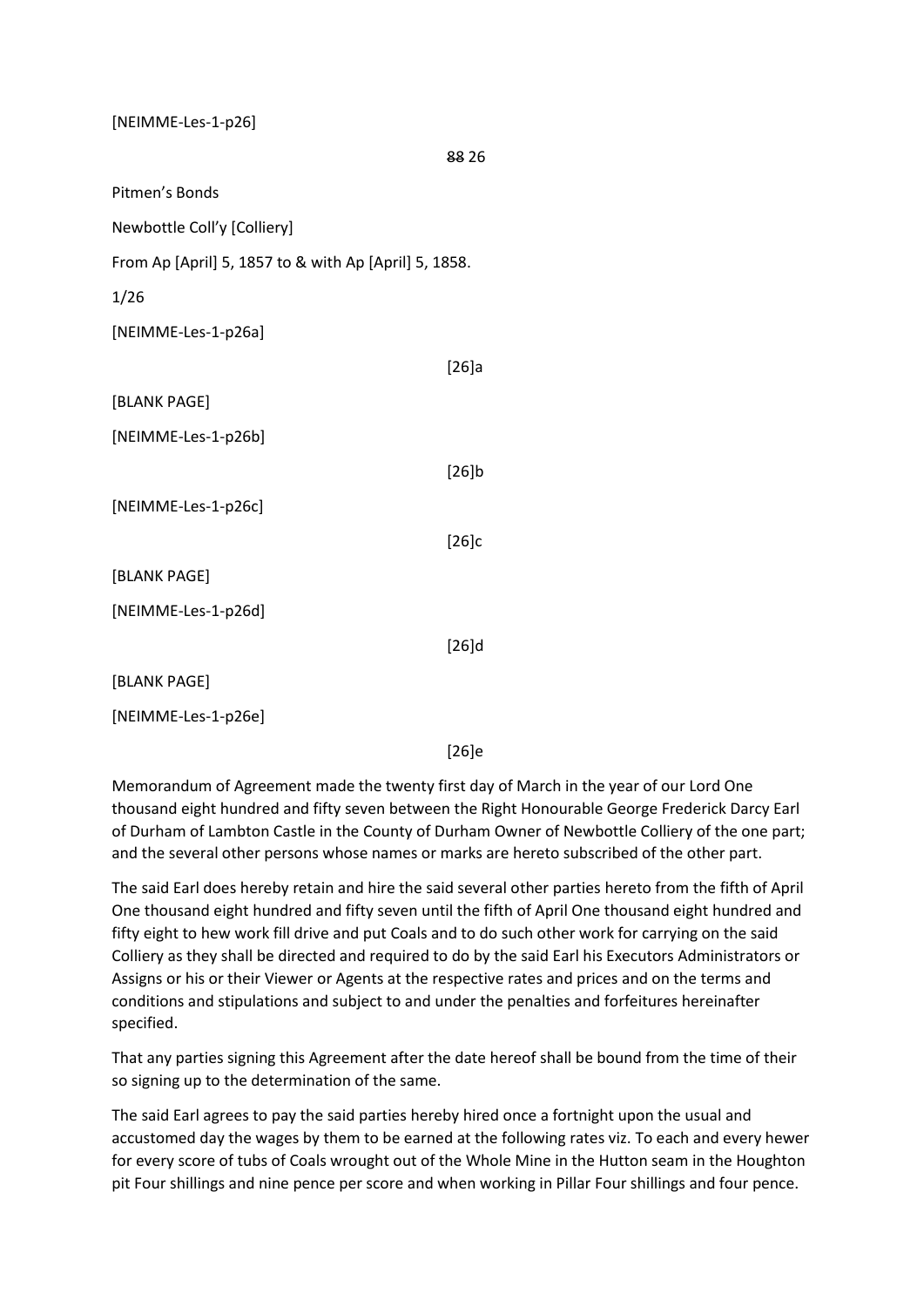Yard work. Winning Headways One shilling and seven pence per yard. Holing Walls One shilling and three pence per yard. Two yard boards Crosscut One

[NEIMME-Les-1-p26f]

[26]f

Shilling and five pence per yard. Holing Walls in pillars when fast on both sides One shilling and one penny per yard. Siding-over seven-pence per yard. Jenkings two yards wide nine pence per yard.

The prices for working the Hutton seam in the Margaret pit in the Whole Mine Five shillings and sixpence per score and when working the pillars Five shillings per score. The Yard work prices for the Hutton seam in this pit the same as the preceding for the Hutton seam in the Houghton pit.

The prices for working the Five Quarter seam in the Whole Mine Five shillings and ten pence per score and when working the pillars in the Margaret pit way Five shillings and two pence per score, and in all other parts of the Colliery Four shillings and nine pence per score. The Yard work prices for the Hutton seam in this pit the same as the preceding for the Hutton seam.

For Double working in the Whole Mine in wide work throughout the Colliery Two-pence per score, and for holing walls when following in two pence per yard.

And to each of the parties hereby hired one shilling and two pence for putting a score of Tubs of Coals the first eighty yards and one penny per score in addition thereto for every twenty yards further commencing when the distance exceeds one hundred yards, and to each of the parties hereby hired who shall be employed in putting Coals with Ponies eight-pence halfpenny per score, and when any of the Hewers shall be required to do shift work they shall be paid after the rate of three shillings per shift of eight hours working.

The Drivers to be paid One shilling and threepence per day of twelve hours to commence half an hour after the Boys go down the pit.

The Hewers are to be allowed one with another during the whole period of their hiring save for one fortnight to

[NEIMME-Les-1-p26g]

## [26]g

be fixed by the said Earl save in case of accident or interruption to the working of the Colliery or Drawing or Leading of the Coals by accident or other unavoidable cause not less work than will yield to them at the aforementioned rates the sum of Thirty shillings in each fortnight on an average of the four preceding consecutive fortnights.

The said Earl his executors administrators or Assigned shall provide and keep at each pit a Weighing Machine and whenever any tubs shall be sent to bank suspected to be deficient in wight the Coals therein shall be weighed by the Heapkeeper or other person appointed for that purpose by the said Earl and if found deficient no payment shall be made for hewing filling or putting the same but the Hewer thereof shall not be subject to any forfeiture or penalty on that account.

The standard tub to contain six hundred weight of one hundred and twelve pounds to each hundred weight and in case any Foul Coal splint or stone shall be found in any tub to the account of two quarts the Hewer thereof shall forfeit and pay to the said Earl Three pence, for four quarts sixpence, for one peck one shilling but shall receive the agreed price for hewing the Clean Coal therein, and if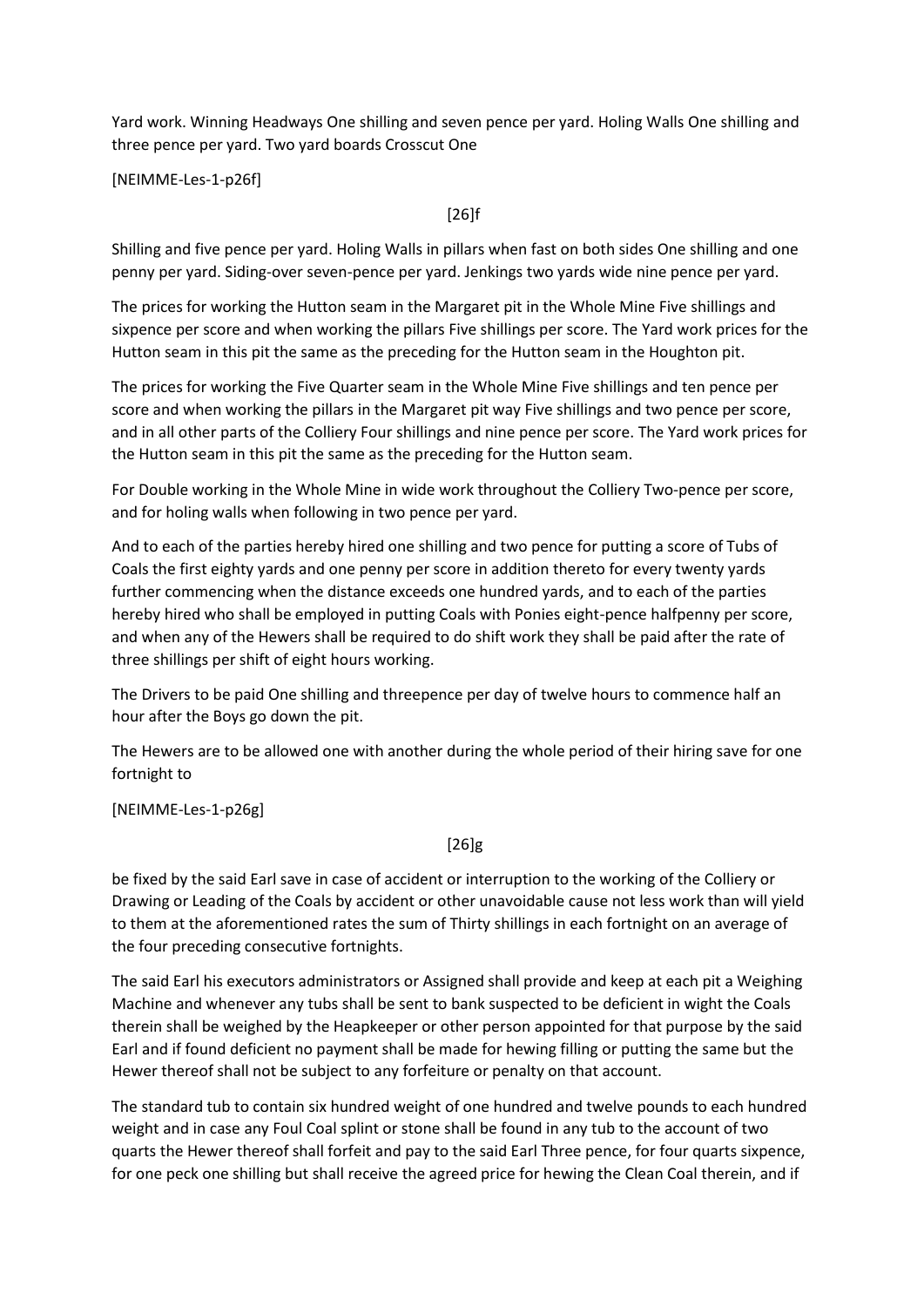the whole quantity of Foul Coal splint or stone found in any one Tub shall exceed one peck the Hewer thereof shall forfeit and pay Two shillings and sixpence.

All forfeitures and penalties hereby required to be paid to the said Earl his executors administrators or Assigned shall be payable only by such of the said other parties hereto as shall have attained the age of Twenty one years and shall be demandable and paid on first pay day after they shall have been respectively incurred and shall be thereupon deducted from the first or next following earnings or wages of the person incurring the same until fully paid, and if

[NEIMME-Les-1-p26h]

### [26]h

they shall not be demanded on such first pay day and deducted as aforesaid or if they shall be abandoned or remitted they shall not afterwards be revived or enforced or required to be paid.

And also that all claims and demands of the said parties hereby hired for or in respect of any matter or thing relating to these presents or their service under the same shall be brought forward by the said parties hereby bound at the first pay day next after the cause of any claim or demand shall be made or brought for or in respect of any cause matter or thing which shall have occurred prior to such last preceding pay day.

The said Hewers hereby hired shall when required except when prevented by sickness or other sufficient unavoidable cause do and perform a full days work on each and every working day of not less than eight hours and shall not leave their work until such days work is fully performed or finished to the extent of each man's ability and in default thereof each of the said parties hereby hired of such age as aforesaid so making default shall for every such default forfeit and pay to the said Earl his executors administrators or Assigns the sum of two shillings and sixpence.

That the Hewers shall stow away or cast aside such quantities of Small or refuse Coals as the said Earl his executors administrators or Assigns or his Agents shall require and shall do the business of the Drivers when required and shall set on Tubs and shall do shift work when required and that the Drivers shall duly drive and lead away such a number of tubs of Coals as shall be reasonable and fair days work of not less than twelve hours to commence from the drawing of the first Coals or half an hour after the Boys go down the pit, and that each Hewer shall be provided with a Rake Shovel Maul and Wedges by the said Earl his executors administrators or Assigns for which he shall be

[NEIMME-Les-1-p26i]

## [26]i

accountable and shall provide himself at his own charge with Picks and Candles and that the Hewers and Drivers shall when required put with Trams or act as Barrowmen at such rates and prices as are hereinbefore mentioned. The said Earl paying the Hewers Fourpence per score as furtherance, and all the parties hereby hired shall and will in performing their respective duties obey abide by and fulfil all the lawful directions of the said Earl his executors administrators or Assigns or his Agent or Agents at the said Colliery.

If the said parties to these presents on either part be desirous of adjusting the weighing machines used in the said Colliery and of such their desire shall give to the other party a reasonable notice such adjustment to take place in the presence of any two of the parties hereby hired who shall be nominated by the rest for that purpose and that whenever such machines shall be found not to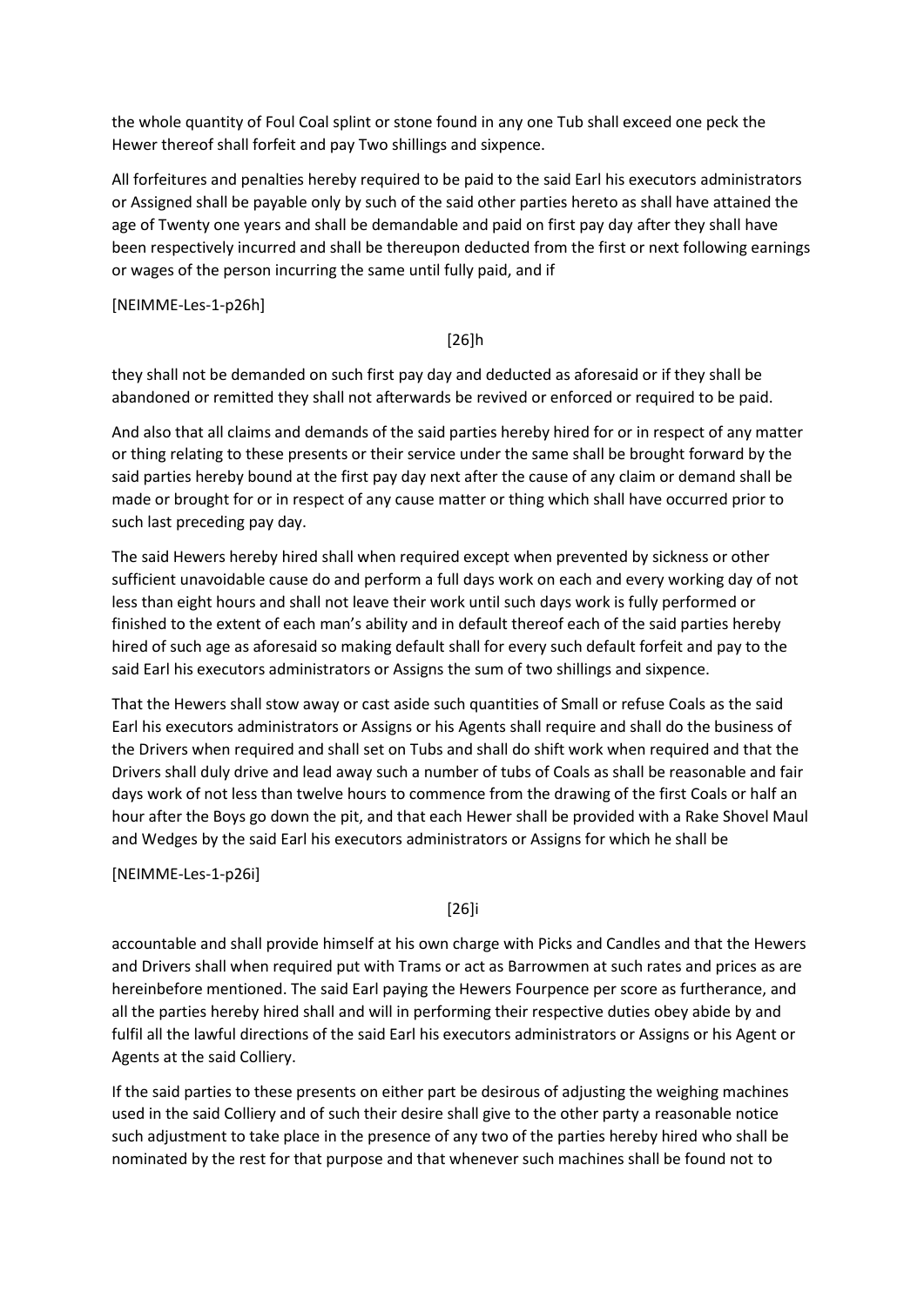agree with the standard they shall be with all convenient speed made to agree therewith, but not so as to interrupt the working of the Colliery.

That the tubs used at the said Colliery shall be of a competent size to bring to bank such weight.

It shall be competent for the Viewer of the said Colliery to prevent the use of Gunpowder either wholly or in part at his discretion.

Each person to whom a Dwelling House shall be provided shall keep in good repair the Glass in the Windows thereof or pay for the repairs of the same. It being distinctly understood and agreed that on the expiration of the said hiring or on the non-performance of any of the stipulations herein contained or if any of the hereby hired parties shall quit or be legally discharged from the said employment he or they shall at the end

[NEIMME-Les-1-p26j]

[26]j

of fourteen days thereafter quit such dwelling House or dwelling Houses and in case of neglect or refusal the said Earl his executors administrators or Assigns shall be at liberty and he and they and he and his agents and servants are hereby authorized and empowered without any previous demand or the adoption of any legal proceeding to enter into and upon such dwelling House and dwelling Houses and remove and turn out of possession suck Workman and Workmen and all his and their families furniture and effects.

Each and every person for whom a dwelling is so found by the said earl shall be supplied with a reasonable quantity of Fire Coal he paying three pence per week for leading the same.

None of the hereby hired parties shall keep either Galloway Ass or Dog and in the event of any of them wilfully or negligently disobeying the orders of the said Earl or his Agents or committing a breach of any of the Articles of this Agreement then and in every such case the said Earl is hereby authorized to stop and retain out of the wages next becoming due to each and every such person so offending who shall exceed the age of Twenty one years a sum not exceeding Two shillings and sixpence for every such offence or to punish them for such misbehaviour by due course of law.

It is hereby mutually agreed that in case any dispute or difference shall arise between the said hereby contracting parties relating to any matter or thing not hereby provided for such dispute of difference shall be submitted to the decision of two Viewers of Collieries one to be appointed by the said Earl his executors administrators or Assigns and the other by the said hereby hired parties of the other part and in case of their disagreement

[NEIMME-Les-1-p26k]

[26]k

to the decision of a third person to be chosen by such two Viewers and the judgment and decision Two such Viewers or Umpires as the case may happen shall be conclusive between the parties on the matters referred to them. Provided always and it is hereby declared that nothing herein contained shall extend or be construed to extend to alter prejudice lessen or otherwise effect the legal remedies and powers which by Law belong to Masters and servants in their respective relations to each other or to Magistrates having jurisdiction in case of dispute or difference between them.

As witness the hands of the parties the day and year above written.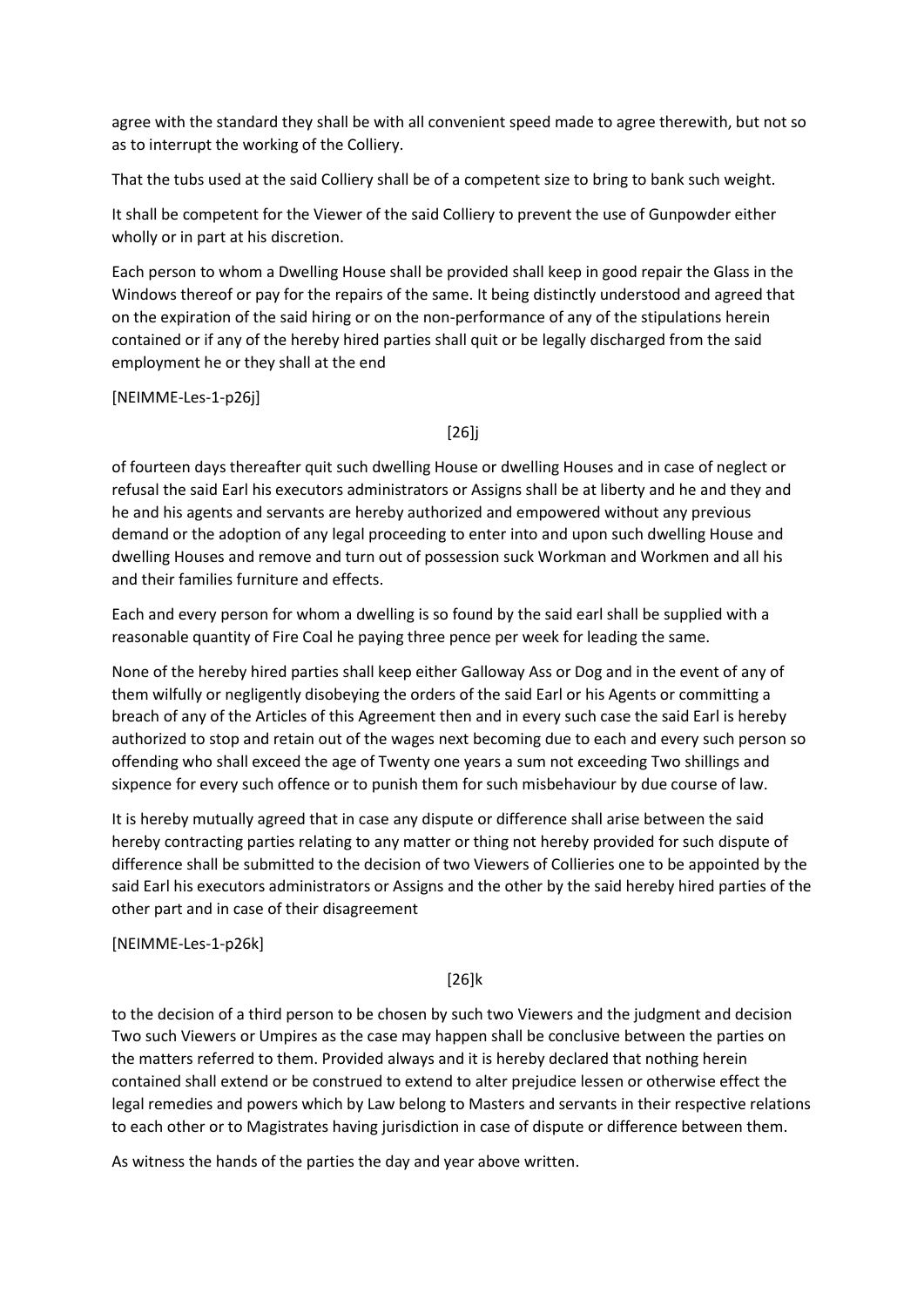### Witness to the signing by the said Earl of Durham

R Heckels

#### [SIGNATURE] Durham

### [LIST OF NAMES OF PARTIES TO THE AGREEMENT]

#### [EACH NAME IS SUFFIXED WITH THE ANNOTATION: "HIS X MARK"]

|                | <b>Hewers</b>           |                | <b>Putters</b>          |    | Hewers                 |
|----------------|-------------------------|----------------|-------------------------|----|------------------------|
| 1              | John Robinson           | 1              | <b>William Anderson</b> | 17 | George Bell            |
| $\overline{2}$ | <b>Robert Stoves</b>    | $\overline{2}$ | Wilson Millburn         | 18 | Robert Bowden          |
| 3              | <b>Peter Stoves</b>     | 3              | Joseph Laidler          | 19 | Robert Bowden          |
| 4              | John Scott              | 4              | <b>Thomas Blackbird</b> | 20 | <b>William Fuzzle</b>  |
| 5              | Thomas White            | 5              | Will: Johnson           | 21 | Dan: McHatton          |
| 6              | George Watson           | 6              | Robt Johnson            | 22 | <b>Robt Doherty</b>    |
| 7              | <b>William Teesdale</b> | 7              | Will:'m Consett         | 23 | John Green             |
| 8              | Joseph Brown            | 8              | William Waiter          | 24 | Will: White            |
| 9              | William Brown           | 9              | George Coulson          | 25 | Rob Straughair         |
| 10             | George Brown            | 10             | Wm. Smurthwaite         | 26 | Rich'd Wynn            |
| 11             | William Charlton        | 11             | Leonard Ritson          | 27 | James Dixon            |
| 12             | John Armstrong          | 12             | John J'onson            | 28 | Joseph Dixon           |
| 13             | William Millburn        | 13             | <b>Martin Cain</b>      | 29 | <b>Robert Dixon</b>    |
| 14             | Joseph Laidler          | 14             | John Cain               | 30 | Ralph Dixon            |
| 15             | Ralph Laidler           | 15             | Mick Cain               | 31 | John Dixon             |
| 16             | John White              | 16             | Rich'd Moran            | 32 | <b>Forster Fawcett</b> |

[NEIMME-Les-1-p26l]

### [26]l

## [CONTINUATION OF LIST OF NAMES OF PARTIES TO THE AGREEMENT]

|    | <b>Hewers</b>           |    | Hewers                   |     | Hewers                   |
|----|-------------------------|----|--------------------------|-----|--------------------------|
| 33 | Wm. Preston             | 68 | Wm. Richardson           | 103 | Rich'd Teasdale          |
| 34 | John Hall               | 69 | James Jobson             | 104 | John Teasdale            |
| 35 | John Bell               | 70 | Ralph Lawton             | 105 | Rich'd Laidler           |
| 36 | George Hunter           | 71 | <b>Isaac Lawton</b>      | 106 | <b>Isaac Ritson</b>      |
| 37 | Joseph Tubman           | 72 | John Laidler             | 107 | Robert Moody             |
| 38 | <b>Robert Elliot</b>    | 73 | John Richardson          | 108 | <b>Thomas Teesdale</b>   |
| 39 | Thomas Richardson       | 74 | <b>Peter Cuthbertson</b> | 109 | Benjamin Dixon           |
| 40 | John Brown              | 75 | Rich'd Stuart            | 110 | <b>Robert Gray</b>       |
| 41 | <b>William Anderson</b> | 76 | <b>Thomas Fawcett</b>    | 111 | <b>William Fenwick</b>   |
| 42 | Robert Johnson          | 77 | William Parkinson        | 112 | <b>William Duke</b>      |
| 43 | Robt Moody              | 78 | <b>Thomas Moody</b>      | 113 | <b>Thomas Duke</b>       |
| 44 | Edw'd Ross              | 79 | Edw'd Scott              | 114 | <b>Henry Duke</b>        |
| 45 | John Wakenshaw          | 80 | Joseph Mortimer          | 115 | John Duke                |
| 46 | Jacob Parkington        | 81 | Hugh Ritson              | 116 | John White               |
| 47 | Edw'd Minigan           | 82 | Hw Riston                | 117 | <b>William Errington</b> |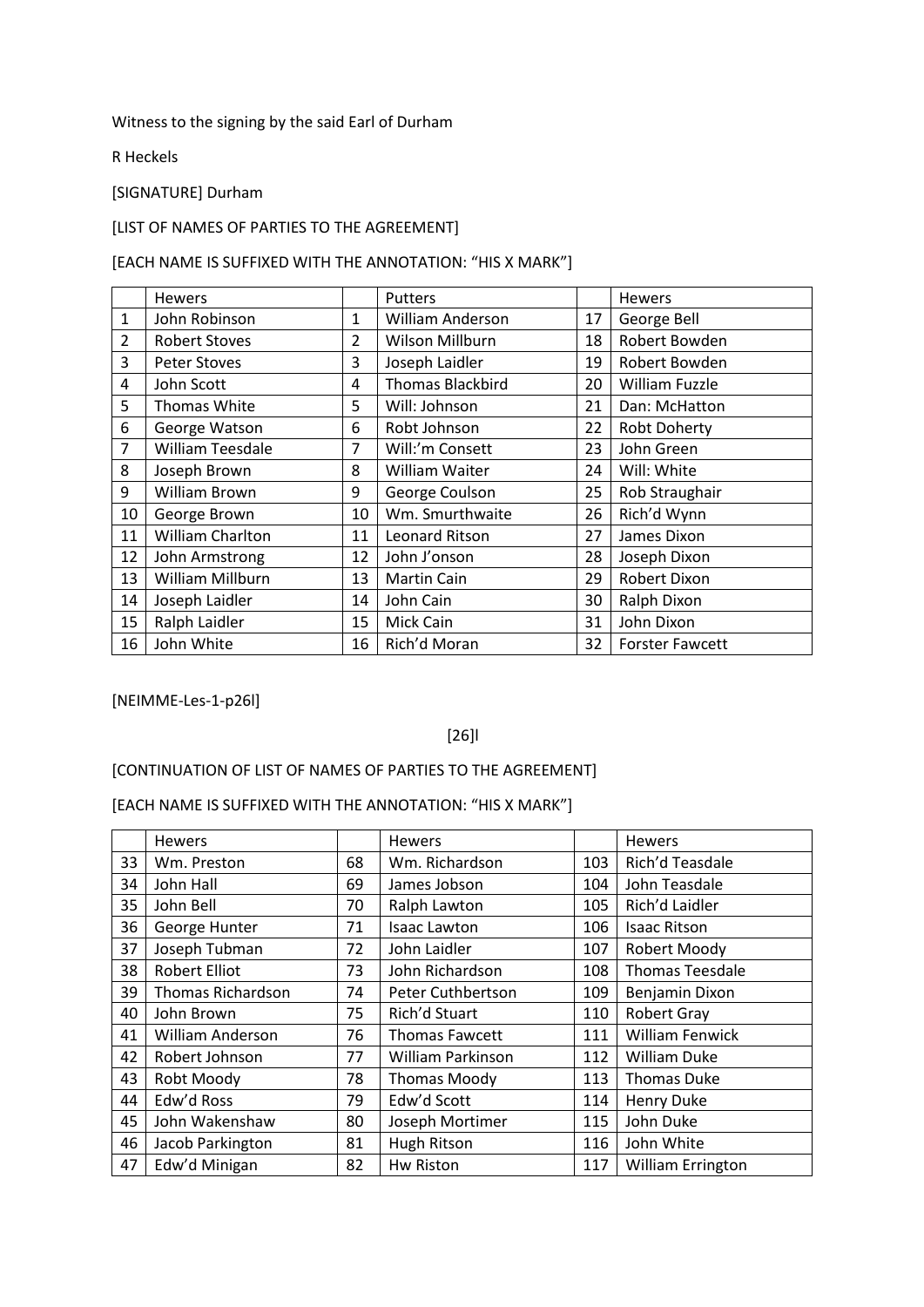| 48 | Charles Robinson     | 83  | Thomas Kay           | 118 | George Olley        |
|----|----------------------|-----|----------------------|-----|---------------------|
| 49 | Tho. Parkin          | 84  | <b>Mick Dakers</b>   | 119 | Wm. Morrilee        |
| 50 | Auth'y Parkin        | 85  | <b>John Dakers</b>   | 120 | Rob't Robinson      |
| 51 | John Westgarth       | 86  | March 23 1857        | 121 | James Stokoe        |
|    |                      |     | Wm. Soulsby          |     |                     |
| 52 | Nich's Birtley       | 87  | Wm. Raisbeek         | 122 | High Mullen         |
| 53 | Wm. Birtley          | 88  | George Johnson       | 123 | Matthew Rawson      |
| 54 | Rd. Birtley          | 89  | John Errington       | 124 | Nich's Birtley      |
| 55 | Wm. Blackbird        | 90  | <b>Thomas Clark</b>  | 125 | Wm. Birtley         |
| 56 | Rich'd Hodgson       | 91  | John Farrow          | 126 | Rich'd Birtley      |
| 57 | Matt'w Anderson      | 92  | John Robson          | 127 | Rich'd Young        |
| 58 | William Mawson       | 93  | Richard Welsh        | 128 | John Wilson         |
| 59 | Geo. Mawson          | 94  | John Welsh           | 129 | Robt Wilson         |
| 60 | <b>Thomas Mawson</b> | 95  | Robt Lynn            | 130 | Percival Laidler    |
| 61 | Robert Green         | 96  | Matthew Lynn         | 131 | John Anderson       |
| 62 | Thomas Coulson       | 97  | <b>Thomas Mims</b>   | 132 | Matt'w Anderson     |
| 63 | Thomas Charlton      | 98  | John Taylor          | 133 | George Watson       |
| 64 | Mark Duke            | 99  | <b>Andrew Martin</b> | 134 | George Lawton       |
| 65 | Thomas Harland       | 100 | William Jackson      | 135 | John Armstrong      |
| 66 | Rob. Forster         | 101 | March 23 1857        | 136 | Edw'd Anderson      |
|    |                      |     | Thomas Laws          |     |                     |
| 67 | Joseph Shields       | 102 | William Laidler      | 137 | <b>Isaac Dakers</b> |

[NEIMME-Les-1-p26m]

## [26]m

# [CONTINUATION OF LIST OF NAMES OF PARTIES TO THE AGREEMENT]

|    | Putters               |                | <b>Shifters</b>        |                | <b>Drivers</b>             |
|----|-----------------------|----------------|------------------------|----------------|----------------------------|
| 17 | John Mims             | $\mathbf{1}$   | Will'm Thornton        | $\mathbf{1}$   | Joseph Hall by his father  |
| 18 | James Laidler by K    | $\overline{2}$ | John Forster           | $\overline{2}$ | <b>William Tubman</b>      |
|    | Laidler               |                |                        |                |                            |
| 19 | Edw'd Anderson        | 3              | John Hindmarsh         | 3              | Thomas Johnson             |
| 20 | James Dixon           | 4              | Will: Birtley          | 4              | John Forster by his father |
| 21 | Luke Duke             | 5              | Thomas Forster         | 5              | Robt Moody                 |
| 22 | John Duke             | 6              | Ralph Lawton           | 6              | John Consett               |
| 23 | <b>Ralph Duke</b>     | $\overline{7}$ | <b>Forster Fawcett</b> | $\overline{7}$ | John Hall                  |
| 24 | Wm. Morrilee by his   | 8              | Mark Errington         | 8              | John Robinson by his       |
|    | father                |                |                        |                | father                     |
| 25 | Geo: Morrilee by his  | 9              | <b>Edward Watson</b>   | 9              | Robt Mawson by his         |
|    | father                |                |                        |                | father                     |
| 26 | James Morrilee by his | 10             | Mil: Pyburn            | 10             | <b>Thomas Mawson</b>       |
|    | father                |                |                        |                |                            |
| 27 | Hugh Mullen           | 11             | Thomas Moody by his    | 11             | George Scott by his        |
|    |                       |                | father                 |                | father                     |
| 28 | John Vletts           | 12             | Edw'd Charlton         | 12             | Wm. Rutter                 |
| 29 | James Blakey          | 13             | Mil: Cain              | 13             | George Kirtley             |
| 30 | Joseph Blakey         | 14             | Matt. Anderson         | 14             | John Oswald                |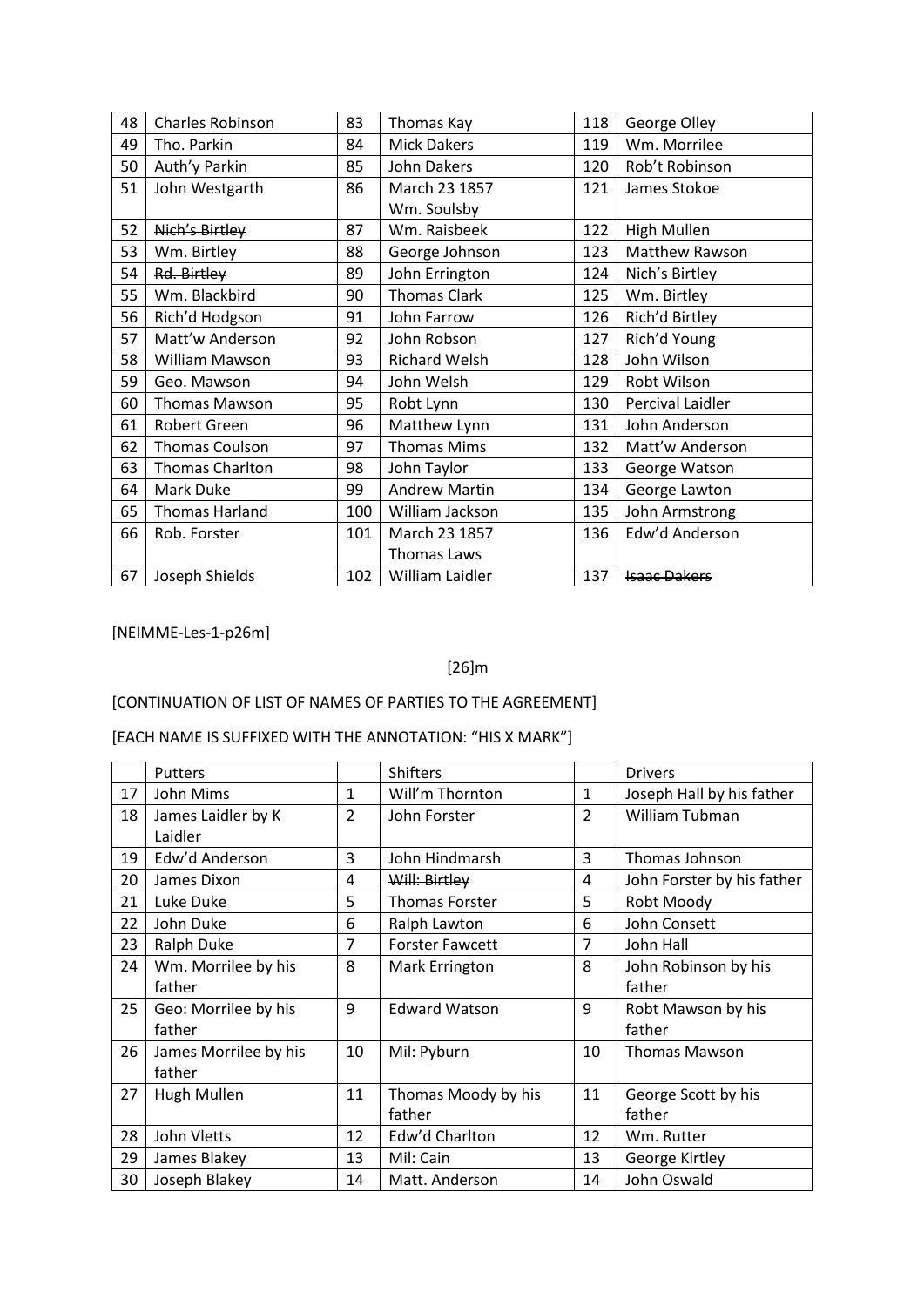| 31 | Robt Smith                      | 15 | James Summerson                  | 15 | John Johnson                      |
|----|---------------------------------|----|----------------------------------|----|-----------------------------------|
| 32 | John Wilson                     | 16 | Joseph Wilson by his son<br>John | 16 | James Cain by his father          |
| 33 | <b>Robt Wilson</b>              | 17 | Ralph Richardson                 | 17 | George Beaney                     |
| 32 | John Boyd by John<br>Anderson   | 18 | Thomas Ord                       | 18 | <b>William Moran</b>              |
| 33 | <b>Dominick Cain</b>            | 19 | James Hall                       | 19 | Mil Moran                         |
| 34 | James Cain                      | 20 | <b>Henry Grey</b>                | 20 | George Mimms                      |
| 35 | <b>Robert Kirtley</b>           | 21 | John Kirtley                     | 21 | <b>Robt Pletts</b>                |
| 36 | John Grey                       | 22 | Mil Wheatley                     | 22 | Sam'l Pletts                      |
| 37 | Enos cain                       | 23 | Robert Bulmer                    | 23 | Joseph Taylor by his<br>father    |
| 38 | John Cain                       | 24 | John Matheson                    | 24 | Wm. Teasdale by his<br>father     |
| 39 | Joseph Grafton by his<br>father | 25 | Robt Helmsley Mar 30<br>1857     | 25 | Percival Laidler by his<br>father |
| 40 | Mil: Grafton by his<br>father   | 26 | Ralph Hodgson                    | 26 | William Guy                       |
| 41 | John Grafton by his<br>father   | 27 | <b>Robert Winn</b>               | 27 | Luke Duke by his father           |
| 42 | George Bowsfield                | 28 | Joseph Nesbitt                   | 28 | James Oxley by his father         |
| 43 | John Noble                      | 29 | John Dodds                       | 29 | Thomas Morrilee by his<br>father  |
| 44 | <b>Isaac Davison</b>            | 30 | <b>Thomas Todd</b>               | 30 | James Armstrong by his<br>father  |
| 45 | Joseph Davison                  | 31 | <b>Patrick Turley</b>            | 31 | Wm. Armstrong by his<br>father    |
| 46 | John Bateman                    | 32 | James Robson Apr 1757            | 32 | Ralph Kirtley                     |
| 47 | <b>Christopher Simpson</b>      | 33 | Joseph Carr Aug 18, 1757         | 33 | <b>Moses Grafton</b>              |
| 48 | Nich: Duffy                     | 34 | Thos Oughton                     | 34 | Jona: Davison                     |
| 49 | James Hall by his father        |    |                                  | 35 | Chris: Smith                      |

[NEIMME-Les-1-p26n]

### [26]n

## [CONTINUATION OF LIST OF NAMES OF PARTIES TO THE AGREEMENT]

|     | <b>Hewers</b>    |     | Hewers                  |     | <b>Hewers</b>           |
|-----|------------------|-----|-------------------------|-----|-------------------------|
| 138 | William Heron    | 173 | Ralph Simpson           | 208 | George Brady            |
| 139 | John Heron       | 174 | Edw'd Smith             | 209 | Benj: Moody             |
| 140 | James Richardson | 175 | Wm. Smith by his father | 210 | John Myers              |
| 141 | Thos Young       | 176 | Christopher Short       | 211 | Martin Golden           |
| 142 | Benj: Young      | 177 | William Hall            | 212 | Robert Wynn             |
| 143 | Mark Green       | 178 | George Hall             | 213 | Robert Brown            |
| 144 | William Green    | 179 | Joseph Knox             | 214 | Robert Atkinson         |
| 145 | John Watson      | 180 | John Knox               | 215 | <b>Pearson Hamilton</b> |
| 146 | John Watson Jr.  | 181 | Thomas Knox             | 216 | John Wynn               |
| 147 | Ralph Bird       | 182 | Will Guy                | 217 | Tho Wynn                |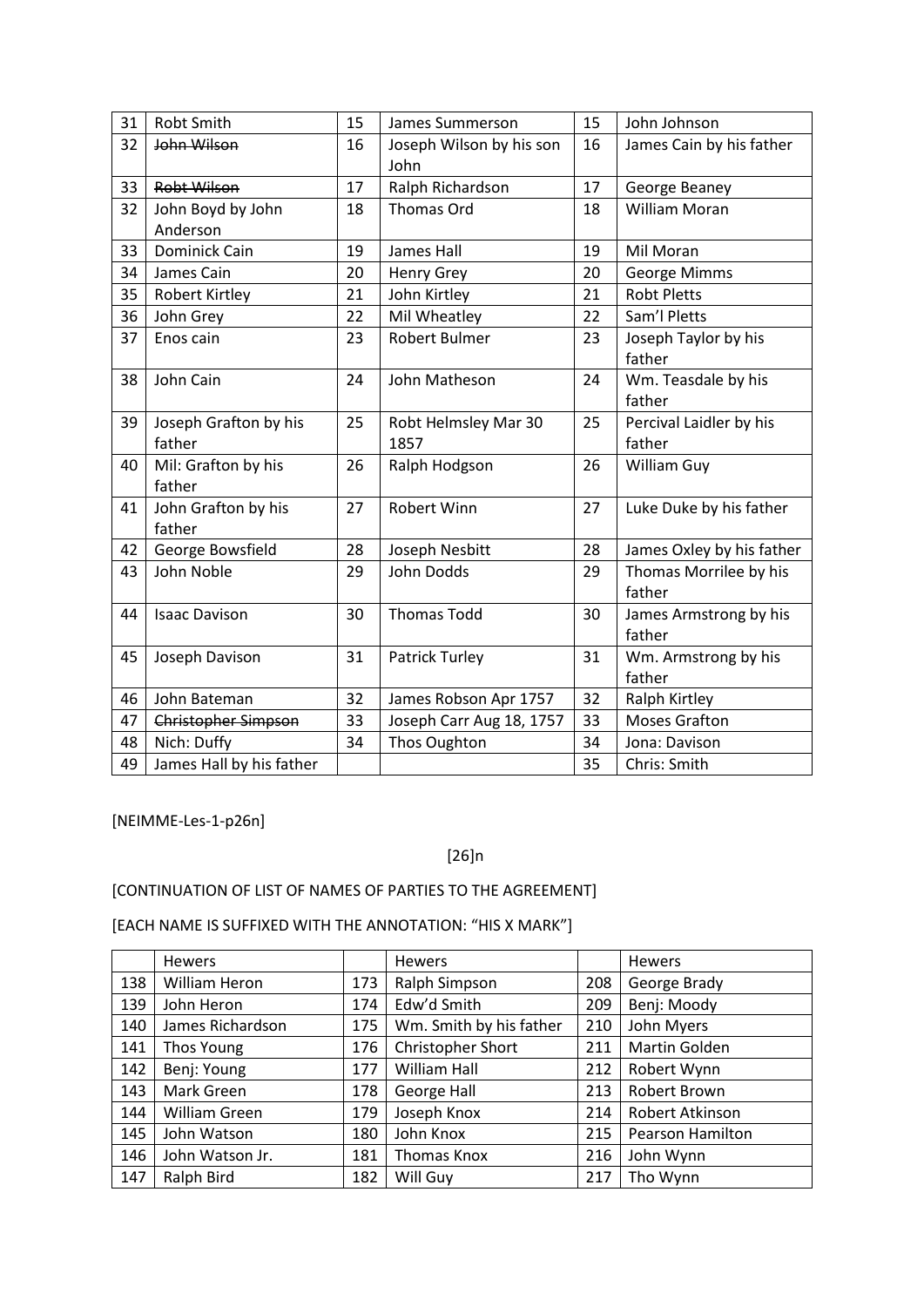| 148 | Ralph Errington        | 183 | Will Hay                 | 218 | Simeon Bassick         |
|-----|------------------------|-----|--------------------------|-----|------------------------|
| 149 | Luke Taylor            | 184 | Rich'd davison           | 219 | William Forster        |
| 150 | George Turnbull        | 185 | John Fenwick             | 220 | Edw'd Shields          |
| 151 | <b>Arthur Donnelly</b> | 186 | Francis Donangan         | 221 | <b>Robt Shields</b>    |
| 152 | Micl Devonport         | 187 | Owen Donagan             | 222 | <b>Henry Collins</b>   |
| 153 | John Forster           | 188 | James Galaghar           | 223 | John Gally             |
| 154 | William Watchman       | 189 | <b>Robert Price</b>      | 224 | <b>Taylor Cummings</b> |
| 155 | James Fairley          | 190 | Clark Atkinson           | 225 | Rob Brown              |
| 156 | <b>Thomas Fairley</b>  | 191 | Wm. Henderson            | 226 | Will'm Brown           |
| 157 | Mar 27 1857            | 192 | Ralph Henderson          | 227 | Thom's Craggs          |
|     | <b>Thomas Grafton</b>  |     |                          |     |                        |
| 158 | <b>Thomas Ritson</b>   | 193 | John Green               | 228 | <b>Thomas Parkin</b>   |
| 159 | John Gally             | 194 | Henry Thompson           | 229 | <b>Moses Mills</b>     |
| 160 | <b>Robert Hall</b>     | 195 | Micl Leadbitter          | 230 | William Smith          |
| 161 | John Forster           | 196 | <b>Thomas Hunter</b>     | 231 | James Kelly            |
| 162 | Stephen Nesbitt        | 197 | William Gibson           | 232 | Thomas Lawther         |
| 163 | Wm. Robinson           | 198 | <b>Charles Nesbit</b>    | 233 | James Lawther          |
| 164 | <b>Isaac Davison</b>   | 199 | <b>William Howe</b>      | 234 | Lake Elliott           |
| 165 | Rob: Green             | 200 | <b>Richard Dawson</b>    | 235 | Peter Clark            |
| 166 | Nich's Wilkinson       | 201 | <b>Thomas Hutchinson</b> | 236 | George Kirtley         |
| 167 | Wm. Finlayson          | 202 | William Parkinson        | 237 | Ralph Ellison          |
| 168 | Matt'w Alexander       | 203 | George Parkinson         | 238 | Francis Keneen         |
| 169 | William Bateman        | 204 | <b>Charles Hedley</b>    | 239 | William Nolan          |
| 170 | William Bateman Jr.    | 205 | <b>Edward Hedley</b>     | 240 | John Kirtley           |
| 171 | Christopher Simpson    | 206 | Joseph Hedley            | 241 | Mark Lawther           |
| 172 | Nich's Smith           | 207 | John Hedley              | 242 | John Lynn              |

[NEIMME-Les-1-p26o]

## [26]o

## [CONTINUATION OF LIST OF NAMES OF PARTIES TO THE AGREEMENT]

|     | Hewers                  |     | Hewers                 |    | Putters          |
|-----|-------------------------|-----|------------------------|----|------------------|
| 243 | James Addison           | 278 | William Watson         | 50 | Clark Atkinson   |
| 244 | George Wheatley         | 279 | <b>William Reed</b>    | 51 | James Henderson  |
| 245 | Micl Wheatley           | 280 | Thomas Chisolm         | 52 | Robt Hedley      |
| 246 | John Wheatley           | 281 | James Chisolm          | 53 | John Moody       |
| 247 | George Harrison         | 282 | <b>Thomas Morrilee</b> | 54 | Ralph Blackbird  |
| 248 | <b>Francis Harrison</b> | 283 | Thomas Graham          | 55 | John Brannon     |
| 249 | James Harrison          | 284 | Chris: Clark           | 56 | Patrick Henery   |
| 250 | John Trees              | 285 | Matt'w Vallisher       | 57 | John Henery      |
| 251 | <b>George Wauless</b>   | 286 | <b>Henry Guttard</b>   | 58 | Thomas Wynn      |
| 252 | Benjamin Dixon          | 287 | Matt'w White           | 59 | <b>Robt Rose</b> |
| 253 | Joseph Hall             | 288 | March 20 1857          | 60 | Robert Appleby   |
|     |                         |     | Jonathan Blakelock     |    |                  |
| 254 | John Moody              | 289 | Thomas Lowery          | 61 | Joseph Dixon     |
| 255 | Joseph Maudlin          | 290 | John Smurthwaite       | 62 | Luke Conn        |
| 256 | George Maudlin          | 291 | George Smurthwaite     | 63 | George Conn      |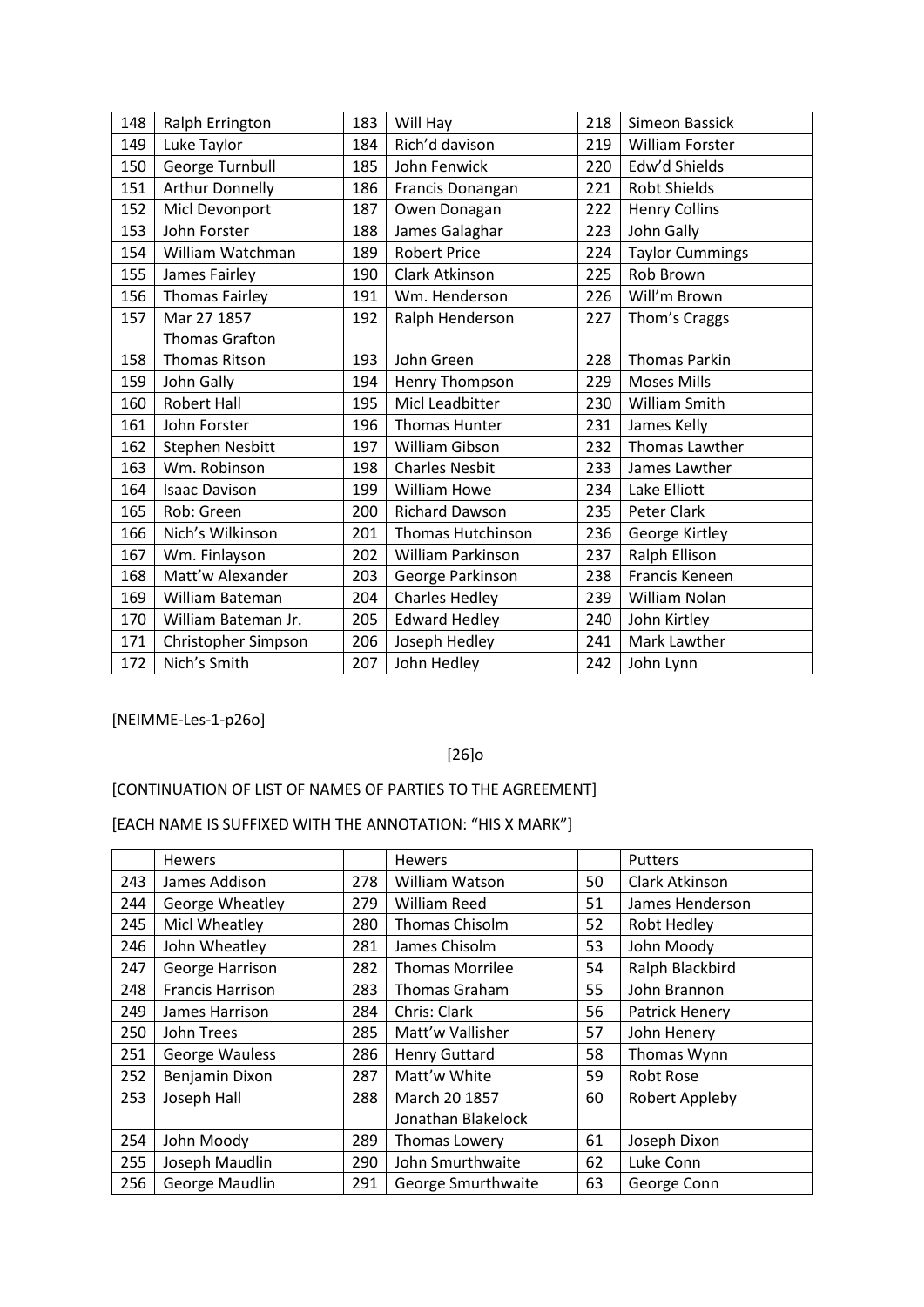| John Simpson              | 292 | <b>Thomas Smurthwaite</b> | 64 | <b>Richard Conn</b>    |
|---------------------------|-----|---------------------------|----|------------------------|
| Joseph Wynn               | 293 | Daniel Marshall           | 65 | Thomas Conn            |
| Wm. Forster               | 294 | <b>Michael Willis</b>     | 66 | John Cain              |
| James Marley              | 295 | Michael Willis            | 67 | <b>Taylor Thornton</b> |
| <b>William Rose</b>       | 296 | Robert Smith              | 68 | William Thornton       |
| Joseph Greenwell          | 297 | John Wood                 | 69 | <b>Timothy Hemsley</b> |
| Ambrose Ayre              | 298 | Peter Wood                | 70 | Jos Chisholm by his    |
|                           |     |                           |    | father                 |
| Benj: Ayre                | 299 | John Robson               | 71 | Geo. Morrillee Mar 30, |
|                           |     |                           |    | 1857 by his father     |
| Joseph Brown              | 300 | <b>Thomas Lewins</b>      | 72 | John Smurthwaite       |
| David Rutherford          | 301 | William Burnip            | 73 | Joseph Wynn            |
| <b>Thomas Appleby</b>     | 302 | John Hall                 | 74 | Thos. Lewins           |
| Ralph Scott               | 303 | Henry York                | 75 | William Robinson       |
| Henry Thornton            | 304 | George Lamb               | 76 | Moses Robinson         |
| John Wilson               | 305 | George Martindale         | 77 | George Kirtley         |
| George Lax                | 306 | James carr                | 78 | Thomas Kirtley by his  |
|                           |     |                           |    | uncle Tho Fletcher     |
| John Elwood               | 307 | George Brown              | 79 | John Wylam             |
| Ralph Welsh               | 308 | John Wilson               | 80 | James Kirtley          |
| <b>William Matthewson</b> | 309 | Edw'd Kirtley             | 81 | William Beamson        |
| Simeon Matthewson         | 310 | William Kirtley           | 82 | <b>Michael Nesbitt</b> |
| <b>William Burdis</b>     | 311 | <b>Thomas Fletcher</b>    | 83 | Thomas Watson by his   |
|                           |     |                           |    | father                 |
| <b>William Howe</b>       | 312 | <b>Richard Wilkinson</b>  | 84 | <b>Henry Brownless</b> |
|                           |     |                           |    |                        |

[NEIMME-Les-1-p26p]

# [26]p

# [CONTINUATION OF LIST OF NAMES OF PARTIES TO THE AGREEMENT]

|    | <b>Drivers</b>            |     | <b>Hewers</b>          |    | <b>Putters</b>           |
|----|---------------------------|-----|------------------------|----|--------------------------|
| 37 | <b>Matt Raisbeck</b>      | 313 | James Wilkinson by his |    |                          |
|    |                           |     | father                 |    |                          |
| 38 | William Raisbeck          | 314 | Robert Beamson         |    |                          |
| 39 | Tho: Brady by his father  | 315 | George Hall            |    |                          |
| 40 | Abraham Bassick by his    | 316 | Cuth't Hall            |    |                          |
|    | father                    |     |                        |    |                          |
| 41 | Tho Parkin by his father  | 317 | Peter Hall             |    |                          |
| 42 | Joseph Parkin by his      | 318 | Thos Horsley           |    |                          |
|    | father                    |     |                        |    |                          |
| 43 | Lance Kelly by his father | 319 | James Dakers           |    |                          |
| 44 | Nich Kelly by his father  | 320 | Joseph Watson          | 85 | Robt Wylam               |
| 45 | Wm. Kirtley by his father | 321 | George Watson          | 86 | John Fenwick             |
| 46 | Will Moody                | 322 | Joseph Dobson          | 87 | Patrick Kays             |
| 47 | George Wynn               | 323 | <b>Henry Brownless</b> | 88 | Thomas Dodds by his      |
|    |                           |     |                        |    | father                   |
| 48 | Robert Ayre               | 324 | Mar 31, 1857           | 89 | John Dodds by his father |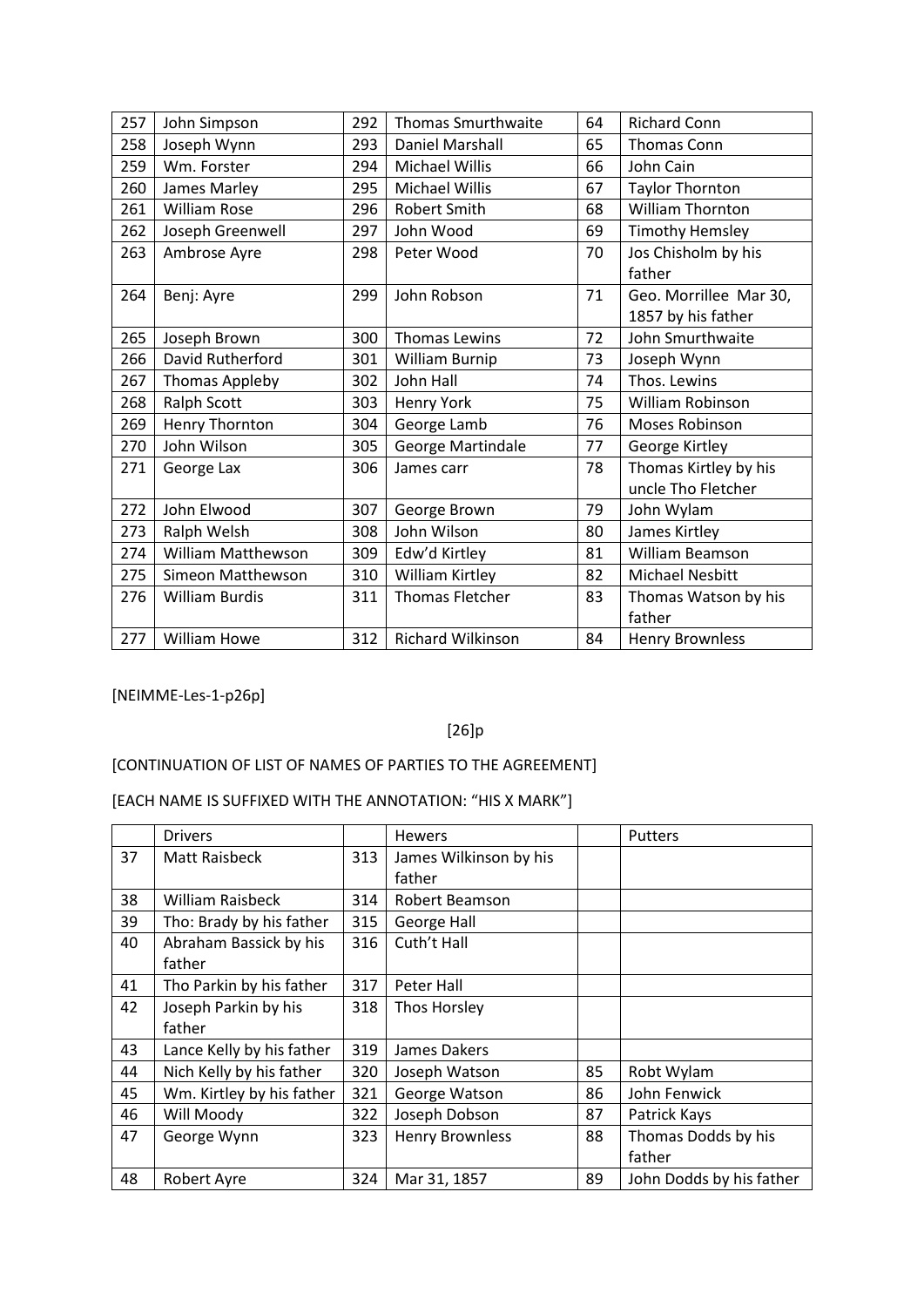|    |                                                |     | <b>Thomas Wood</b>     |     |                                   |
|----|------------------------------------------------|-----|------------------------|-----|-----------------------------------|
| 49 | John Rose                                      | 325 | William Wood           | 90  | Ap 5 George Robson                |
| 50 | <b>Dominic Marley</b>                          | 326 | John Wood              | 91  | <b>Edward Robson</b>              |
| 51 | <b>Martin Marley</b>                           | 327 | <b>Robert Laverick</b> | 92  | Ap 9 George Wood                  |
| 52 | James Dixon                                    | 328 | <b>Robert Duke</b>     | 93  | Ap 7 Joseph Carr by his<br>father |
| 53 | John McGuiness                                 | 329 | <b>William Birtley</b> | 94  | George Carr by his father         |
| 54 | Tho Matthewson                                 | 330 | Robt Errington         | 95  | Wm. Horsley                       |
| 55 | Geo Burdis by his father                       | 331 | <b>Henry Thornton</b>  | 96  | Ap 23, 1857                       |
|    |                                                |     |                        |     | James Johnson                     |
| 56 | Jas Morrilee by his                            | 332 | <b>Thomas Nesbit</b>   | 97  | Ap 24, 1857                       |
|    | father                                         |     |                        |     | Wm. Forsyth                       |
| 57 | William Clark                                  | 333 | Ralph Stevenson        | 98  | May 26, 1857                      |
|    |                                                |     |                        |     | Lance Hamilton                    |
| 58 | Matt Palister Mar 30,                          | 334 | Thomas Wilkinson       | 99  | May 27, 1857                      |
|    | 1875                                           |     |                        |     | George Lowery                     |
| 59 | John F Wood by his                             | 335 | William Richardson     | 100 | June 3, 1857                      |
|    | father                                         |     |                        |     | Martin Gibbon                     |
| 60 | John Winn by his father                        | 336 | Micl Eddy              | 101 | June 8, 1857 Martin               |
|    |                                                |     |                        |     | Gibbon by his father              |
| 61 | Wm. Winn by his father                         | 337 | James Armstrong        | 102 | June 9, 1857                      |
|    |                                                |     |                        |     | <b>Thomas Cowell</b>              |
| 62 | Rob't Brown                                    | 338 | George Davis           | 103 | <b>Robert Bowes</b>               |
| 63 | <b>Thos Fenwick</b>                            | 339 | George Davis           | 104 | June 18, 1857                     |
|    |                                                |     |                        |     | John Chapman                      |
| 64 | Ralph Watson                                   | 340 | John Richardson        | 105 | George Reavely by his<br>father   |
| 65 | Joseph Dodds                                   | 341 | John Richardson        | 106 | John Reavely by his<br>father     |
| 66 | Thomas Nailes by his                           | 342 | Apr 1, 1857            | 107 | James Reavely by his              |
|    | father                                         |     | Andrew barras          |     | father                            |
| 67 | 6 Apr 1857                                     | 343 | Thomas Hedley          | 108 | July 18, 1857 William             |
|    | John Robson                                    |     |                        |     | Dodds by his father               |
| 68 | Robert Moody                                   | 344 | Wilson Maddison        | 109 | Aug 16, 1857                      |
|    |                                                |     |                        |     | John Ferguson                     |
| 69 | 17 Apr 1857                                    | 345 | John Knight            | 110 | Aug 29, 1857 Robert               |
|    | James Carr                                     |     |                        |     | Moody by his father               |
|    | Jun 3 1857 John Gibbon                         | 346 | Joseph Marsh           | 111 | Oct 20, 1857                      |
|    | by his father                                  |     |                        |     | <b>Edward Rhymer</b>              |
| 70 | July 1, 1857 Benjamin<br>Ridley                | 347 | <b>Hugh Marsh</b>      | 112 | James Carol by his father         |
| 71 | July 24, 1857 Joseph<br>Cockburn by his father | 348 | Joseph Smith           | 113 | John Carol                        |
| 72 | Wm. Scott by his father                        | 349 | John Todd              | 114 | Nov 25, 1857                      |
|    |                                                |     |                        |     | Matthew Hodgson                   |
|    |                                                |     |                        | 115 | Joseph Blakey                     |
|    |                                                |     |                        | 116 | Jacob Scott                       |
|    |                                                |     |                        |     | Feb 11, 1858 John Cook            |
|    |                                                |     |                        |     | by his father                     |
|    |                                                |     |                        |     | John Cains by his father          |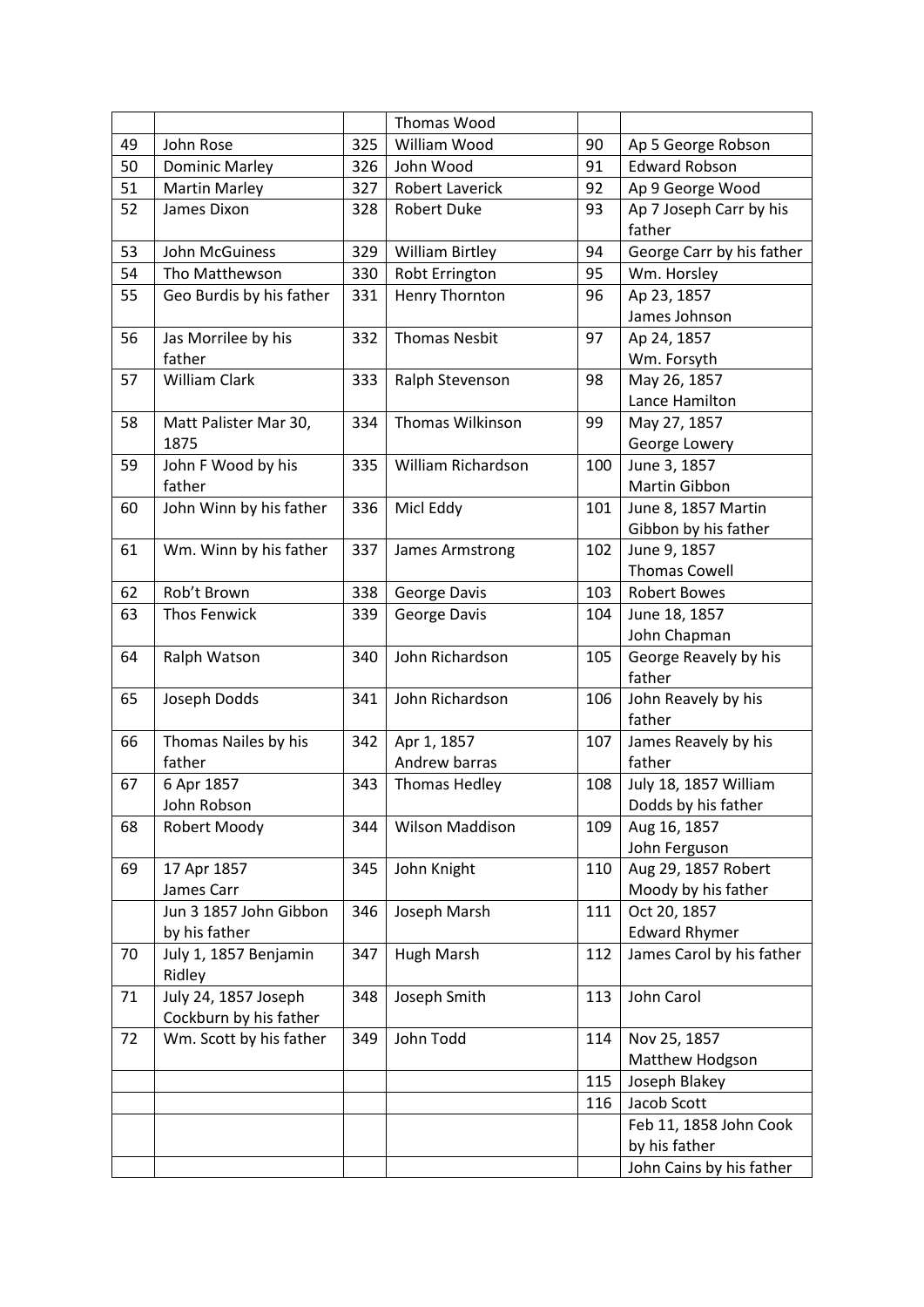|  |  | Henry Cook by his father |
|--|--|--------------------------|
|  |  | Richard Cook by his      |
|  |  | father                   |

## [NEIMME-Les-1-p26q]

## [26]q

# [CONTINUATION OF LIST OF NAMES OF PARTIES TO THE AGREEMENT]

|     | Hewers                 |     | Hewers                   |    | <b>Drivers</b>                    |
|-----|------------------------|-----|--------------------------|----|-----------------------------------|
| 350 | <b>Thomas Todd</b>     | 387 | June 9, 1857             | 73 | Henry Maddison                    |
|     |                        |     | John Cowell              |    |                                   |
| 351 | <b>Robert Rowe</b>     | 388 | June 12, 1857            | 74 | Aug 29, 1857 Henry                |
|     |                        |     | John Bradley             |    | Moody by his father               |
| 352 | James Williamson       | 389 | June 15, 1857            | 75 | John Moody by his                 |
|     |                        |     | John Armstrong           |    | father                            |
| 353 | Ap 21, 1857            | 390 | June 18, 1857            |    | Nov 9, 1857 Patt Carol            |
|     | <b>Thomas Delappe</b>  |     | Joseph Simpson           |    | by his father                     |
| 354 | Charles Delappe        | 391 | George Reavely           |    | Michael Walker                    |
| 355 | <b>Thomas Delappe</b>  | 392 | <b>Thomas Reavely</b>    |    | William Robinson by his<br>father |
| 356 | Patrick Turley         | 393 | June 30, 1857            |    | Thomas Wilkinson by his           |
|     |                        |     | Michael McGarty          |    | father                            |
| 357 | <b>Thomas Turley</b>   | 394 | July 8, 1857             |    |                                   |
|     |                        |     | <b>Thomas Richardson</b> |    |                                   |
| 358 | April 3, 1857          | 395 | July 10, 1857            |    |                                   |
|     | George Stobbs          |     | Francis Haugh            |    |                                   |
| 359 | John Forster           | 396 | <b>Henry Calvert</b>     |    |                                   |
| 360 | Ric'd Bulmer           | 397 | July 16, 1857            |    |                                   |
|     |                        |     | James Thompson           |    |                                   |
| 361 | <b>Alex'r Nailes</b>   | 398 | Thomas Thompson          |    |                                   |
| 362 | Joseph Twedell         | 399 | July 18, 1857            |    |                                   |
|     |                        |     | <b>Anthony Dodds</b>     |    |                                   |
| 363 | April 6, 1857          | 400 | July 20, 1857            |    |                                   |
|     | <b>Thomas Cowey</b>    |     | Jonathon Simpson         |    |                                   |
| 364 | <b>Cuthbert Barras</b> | 401 | July 22, 1857            |    |                                   |
|     |                        |     | William Ramsay           |    |                                   |
| 365 | John Scullons          | 402 | Robert Johnson           |    |                                   |
| 366 | John Forster           | 403 | July 23, 1857            |    |                                   |
|     |                        |     | <b>Thomas Teesdale</b>   |    |                                   |
| 367 | Matt'w Forster         | 404 | July 24, 1857            |    |                                   |
|     |                        |     | John Cockburn            |    |                                   |
| 368 | Ap 7, 1857             | 405 | Wm. Cockburn by his      |    |                                   |
|     | <b>Stephen Bones</b>   |     | father                   |    |                                   |
| 369 | John Bird              | 406 | July 28, 1857            |    |                                   |
|     |                        |     | Thomas Knight            |    |                                   |
| 370 | <b>Matthew Pratt</b>   | 407 | August 10, 1857          |    |                                   |
|     |                        |     | John Scott               |    |                                   |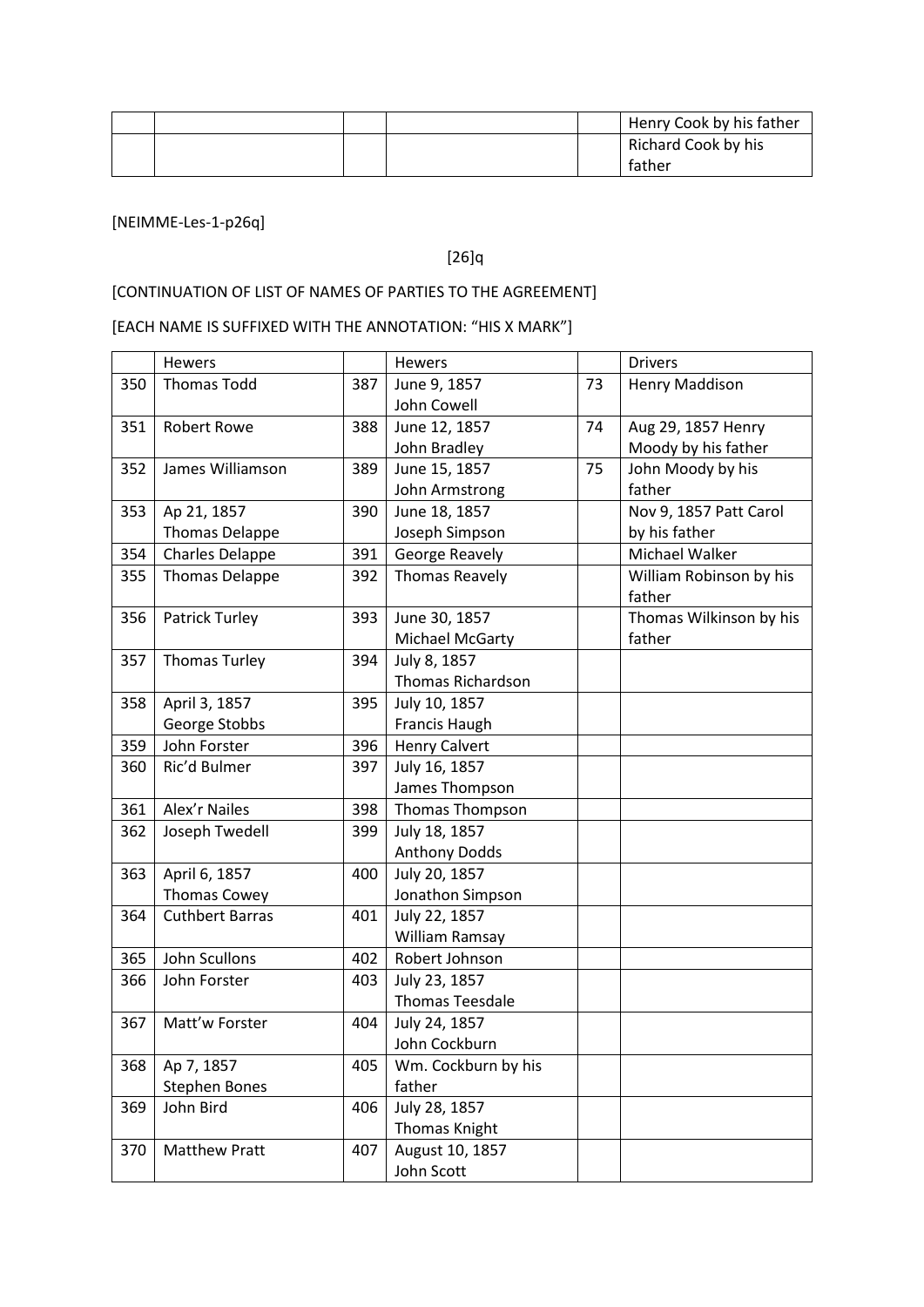| 371 | April 13, 1857         | 408 | Aug 12, 1857          |  |
|-----|------------------------|-----|-----------------------|--|
|     | <b>Isaiah Fisher</b>   |     | Robert Lindsay        |  |
| 372 | April 14, 1857         | 409 | Aug 15, 1857          |  |
|     | John Weardale          |     | James Ferguson        |  |
| 373 | April 15, 1857         | 410 | August 18, 1857       |  |
|     | <b>Robert Pusey</b>    |     | Humphrey Hellew       |  |
| 374 | <b>Ralph Carr</b>      | 411 | Thomas Oughton        |  |
| 375 | Samuel Cheatham        | 412 | Lancelot Hall         |  |
| 376 | April 20, 1857         | 413 | Joseph Pringle        |  |
|     | <b>Samuel Paisley</b>  |     |                       |  |
| 377 | John Brown             | 414 | Aug 24, 1857          |  |
|     |                        |     | <b>Charles Turley</b> |  |
| 378 | [name missing]         | 415 | <b>Thomas Reah</b>    |  |
| 379 | May 22, 1857           | 416 | Andrew Maddison       |  |
|     | John Bowden            |     |                       |  |
| 380 | John Melvin            | 417 | Aug 29, 1857          |  |
|     |                        |     | John Moody            |  |
| 381 | James McGowan          | 418 | Sep 1, 1857           |  |
|     |                        |     | Peter Murphy          |  |
| 382 | May 27, 1857           | 419 | George Paseo          |  |
|     | Owen Murray            |     |                       |  |
| 383 | June 1st, 1857         |     | Sep 9, 1857           |  |
|     | John Wilson            |     | <b>Thomas Watson</b>  |  |
| 384 | James Taylor           |     | John Grey             |  |
| 385 | June 3, 1857           | 420 | Sep 24, 1857          |  |
|     | Miles Gibbon           |     | William Smith         |  |
| 386 | June 8, 1857           | 421 | Sep 29, 1857          |  |
|     | <b>Thomas Thornton</b> |     | George Young          |  |

[NEIMME-Les-1-p26r]

## [26]r

## [CONTINUATION OF LIST OF NAMES OF PARTIES TO THE AGREEMENT]

| <b>Hewers</b>         | <b>Putters</b>         | <b>Hewers</b> |
|-----------------------|------------------------|---------------|
| Nov 8, 1857           | Feb 16, 1858           | John McGrale  |
| Patt Carol            | <b>Edward Robinson</b> |               |
| Dec 16, 1857          | <b>Martin McGrale</b>  |               |
| Robert Lockey         |                        |               |
| Jan 7, 1858           | <b>William Scott</b>   |               |
| William Sanderson Sr. |                        |               |
| William Sanderson Jr. |                        |               |
| Jan 8, 1858           |                        |               |
| David Short           |                        |               |
| John Besford          |                        |               |
| Jan 11, 1858          |                        |               |
| John Hutchinson       |                        |               |
| John Mason            |                        |               |